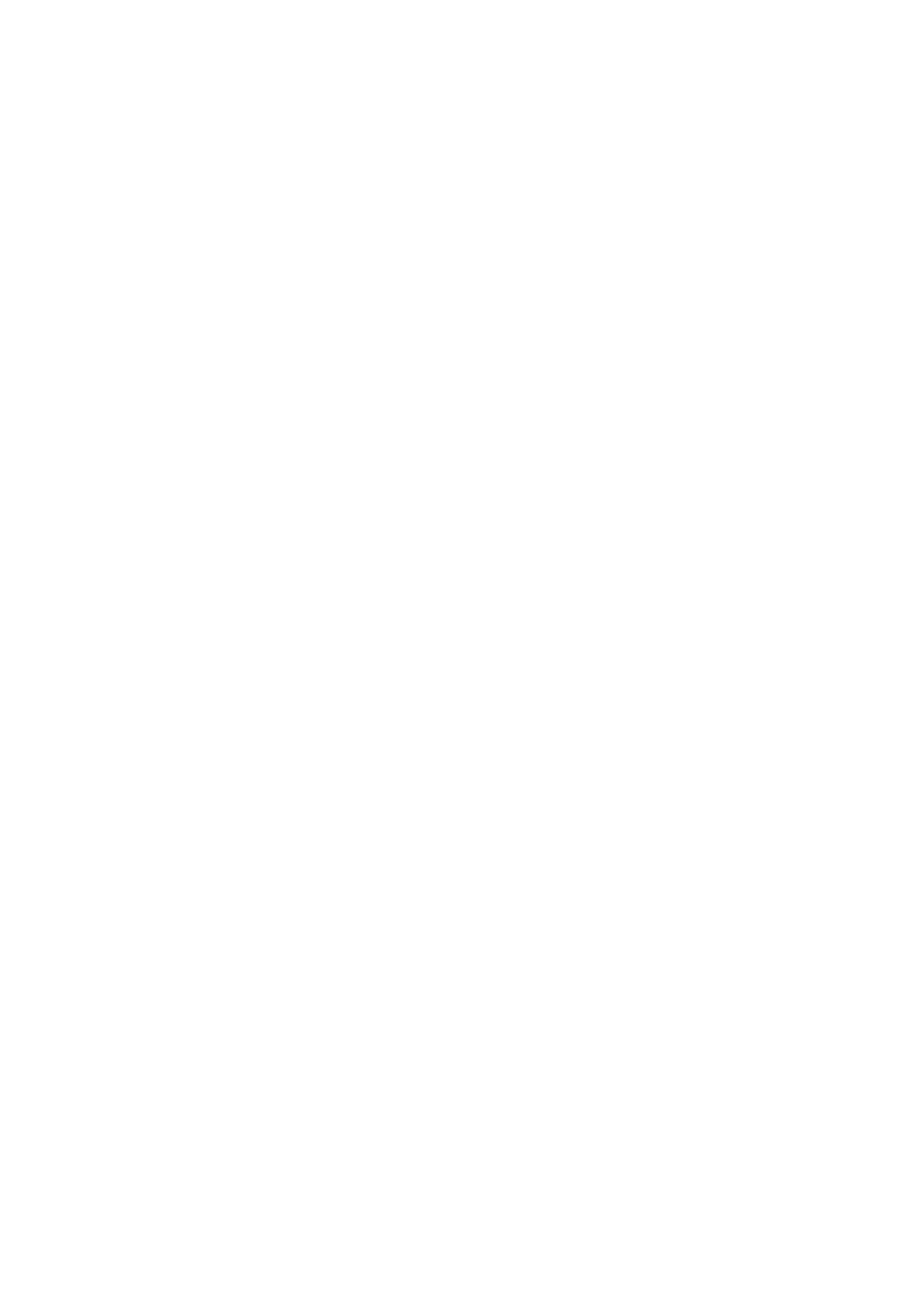### **Factsheet – Data Capture**

#### **Question – Summer 2016**

A file named "Logo" is available to assist you with this task.

Belfast Auto Centre has a vacancy for a mechanic in their Servicing Department. They are going to make an application form for this vacancy available on their website. Applications will be submitted online.

The first page of the application form must include the following essential information:

- Applicant Title, Forename, Surname, Address, Town, Postcode, Gender, Date of Birth, Telephone Number and Email Address
- Applicants must specify on the form if they have a disability
- Applicants must give details of previous employment.

| $\left( a\right)$ | Using your knowledge of form design produce an effective A4 data capture form which includes                                           |                   |  |  |  |  |  |
|-------------------|----------------------------------------------------------------------------------------------------------------------------------------|-------------------|--|--|--|--|--|
|                   | the essential information above. This will be used as page one of the application form.                                                | [5]               |  |  |  |  |  |
| (b)               | Include two other pieces of appropriate information on your data capture form.                                                         | $\lceil 2 \rceil$ |  |  |  |  |  |
| (c)               | Use appropriate fonts, styles and boxes in your design.                                                                                | [5]               |  |  |  |  |  |
| (d)               | Save this document as Application Form. Print one copy of the application form on one A4<br>page. Label the printout Application Form. | [1]               |  |  |  |  |  |
|                   |                                                                                                                                        | [13]              |  |  |  |  |  |

#### **Mark Scheme**

- **(a)** Essential information included Applicant Title, Forename, Surname, Address, Town, Postcode, Gender, Date of Birth, Telephone Number, Email Address, Disability, Previous Employment max [5]
	- ([5] if all included [4] is some included)
- **(b)** Appropriate information, e.g.: Logo [1] Instructions for completing the form [1]. Title of form, e.g. 'Application for Mechanic' [1] Mandatory fields marked [1] Position [1] Qualifications [1] Any other relevant information (Max [2])
- **(c)** Effective use of boxes/lines [1] Effective fonts [1] Effective use of radio buttons/tick boxes/drop down list [1] Effective style [1] Max. [2]

Next page/Reset buttons [1]

Level 0 ([0]) Answer not worthy of credit.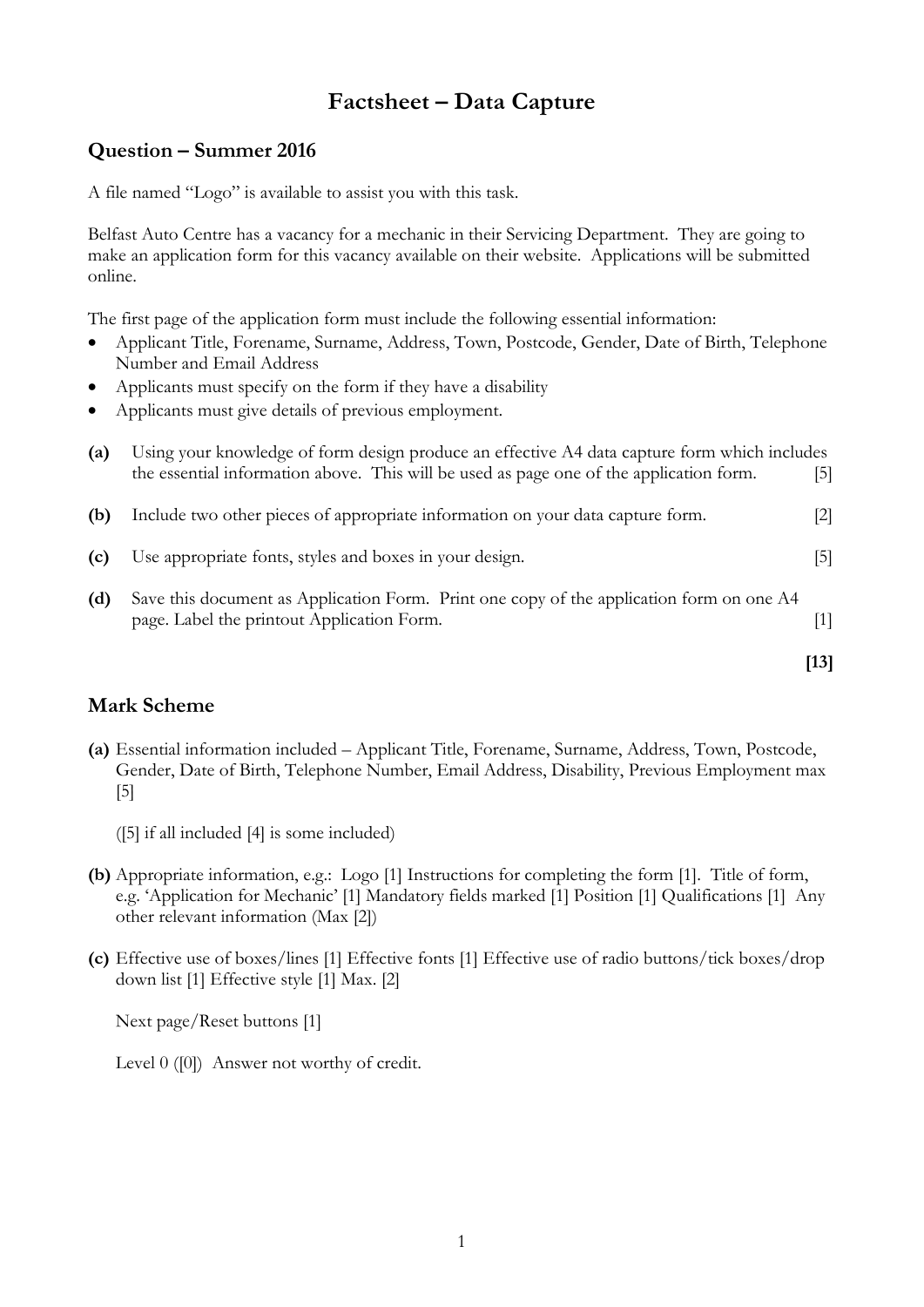Level 1 ([1]) The candidate has demonstrated a satisfactory knowledge of form design. The candidate demonstrates a satisfactory level of accuracy in spelling, punctuation and grammar. The candidate makes satisfactory use of alignment and white space, and the organisation of work is satisfactory.

Level 2 ([2]) The candidate has demonstrated a good knowledge of form design. The candidate demonstrates a good level of accuracy in spelling, punctuation and grammar. The candidate makes good use of alignment and white space, and the organisation of work is good.

**(d)** A4 printout [1]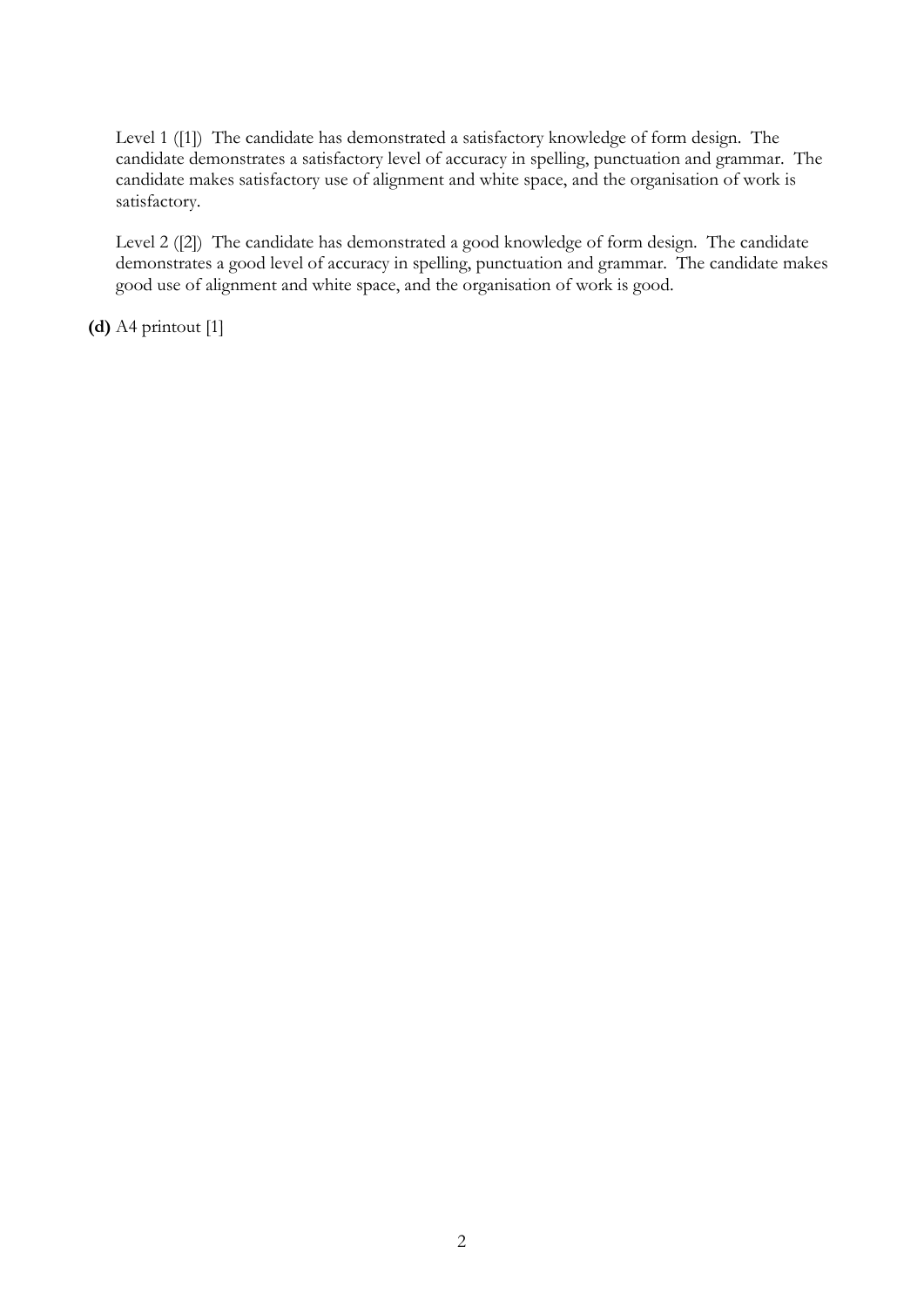## **Answer - Example**



# **Application Form**

| Driving You Forward                                                                 |                                                                                                |             |            |          |                           |        |     |  |                |  |  |
|-------------------------------------------------------------------------------------|------------------------------------------------------------------------------------------------|-------------|------------|----------|---------------------------|--------|-----|--|----------------|--|--|
| <b>Personal Details</b>                                                             |                                                                                                |             |            |          |                           |        |     |  |                |  |  |
| <b>Title</b>                                                                        | Mr/Mrs/Miss/Ms                                                                                 |             |            |          |                           |        |     |  |                |  |  |
| Surname                                                                             |                                                                                                | Forename(s) |            |          |                           |        |     |  |                |  |  |
| <b>Address</b>                                                                      |                                                                                                |             |            |          | <b>Telephone Details</b>  |        |     |  |                |  |  |
|                                                                                     |                                                                                                |             |            | Mobile   |                           |        |     |  |                |  |  |
|                                                                                     |                                                                                                |             |            | Landline |                           |        |     |  |                |  |  |
| Town                                                                                |                                                                                                |             |            | Gender   |                           |        |     |  |                |  |  |
|                                                                                     |                                                                                                |             |            |          |                           | ⊙ Male |     |  | $\circ$ Female |  |  |
| Postcode                                                                            |                                                                                                |             | <b>DOB</b> |          |                           |        | Age |  |                |  |  |
|                                                                                     | National Insurance Number                                                                      |             |            |          |                           |        |     |  |                |  |  |
| Yes/No<br>Do you have any disability<br>*delete as appropriate                      |                                                                                                |             |            |          |                           |        |     |  |                |  |  |
| If you have stated Yes to the above question please give details in the box below:- |                                                                                                |             |            |          |                           |        |     |  |                |  |  |
|                                                                                     |                                                                                                |             |            |          |                           |        |     |  |                |  |  |
|                                                                                     |                                                                                                |             |            |          |                           |        |     |  |                |  |  |
|                                                                                     |                                                                                                |             |            |          |                           |        |     |  |                |  |  |
|                                                                                     |                                                                                                |             |            |          |                           |        |     |  |                |  |  |
| <b>Employment Details</b>                                                           |                                                                                                |             |            |          |                           |        |     |  |                |  |  |
| Please give details for all your employment history starting with the latest        |                                                                                                |             |            |          |                           |        |     |  |                |  |  |
| Name and Address of Employer                                                        | Dates of Employment                                                                            |             |            |          | Duties / Responsibilities |        |     |  |                |  |  |
|                                                                                     |                                                                                                |             |            |          |                           |        |     |  |                |  |  |
|                                                                                     |                                                                                                |             |            |          |                           |        |     |  |                |  |  |
|                                                                                     |                                                                                                |             |            |          |                           |        |     |  |                |  |  |
|                                                                                     |                                                                                                |             |            |          |                           |        |     |  |                |  |  |
|                                                                                     |                                                                                                |             |            |          |                           |        |     |  |                |  |  |
|                                                                                     |                                                                                                |             |            |          |                           |        |     |  |                |  |  |
|                                                                                     |                                                                                                |             |            |          |                           |        |     |  |                |  |  |
|                                                                                     |                                                                                                |             |            |          |                           |        |     |  |                |  |  |
| Hobbies/Interests                                                                   |                                                                                                |             |            |          |                           |        |     |  |                |  |  |
|                                                                                     | Please provide any details of any hobbies or interests which you feel which would support your |             |            |          |                           |        |     |  |                |  |  |
| application.                                                                        |                                                                                                |             |            |          |                           |        |     |  |                |  |  |
|                                                                                     |                                                                                                |             |            |          |                           |        |     |  |                |  |  |
|                                                                                     |                                                                                                |             |            |          |                           |        |     |  |                |  |  |
|                                                                                     |                                                                                                |             |            |          |                           |        |     |  |                |  |  |
|                                                                                     |                                                                                                |             |            |          |                           |        |     |  |                |  |  |
|                                                                                     |                                                                                                |             | Submit     |          | Reset                     |        |     |  |                |  |  |